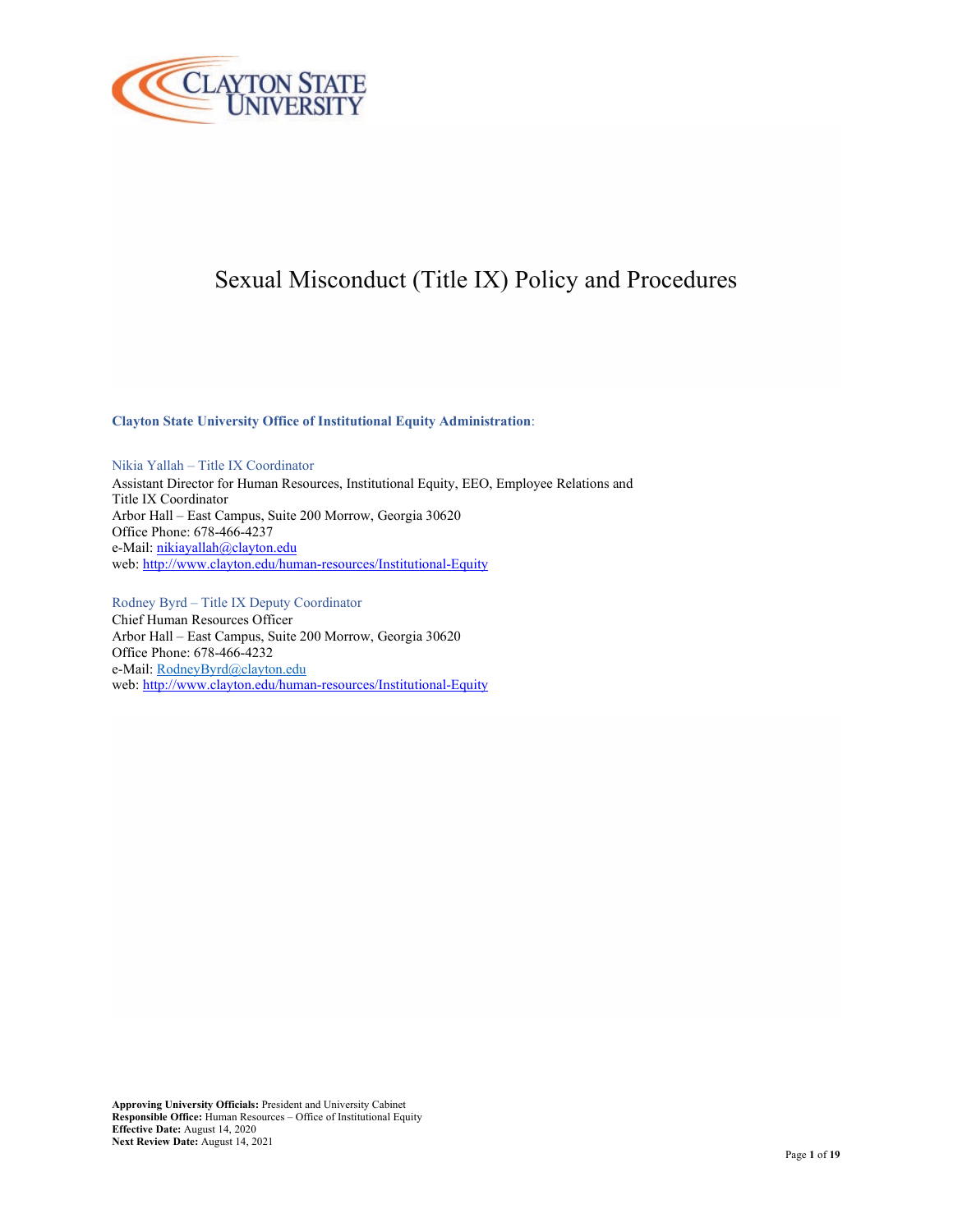

**Contents** 

- Section 1: Introduction
- Section 2. Definitions and Prohibited Conduct
- Section 3. Reporting Sexual Misconduct
- Section 4. Responding to Reports of Sexual Misconduct
- Section 5. Responding to Reports of Sexual Harassment Pursuant to Title IX
- Section 6. Investigations
- Section 7. Hearings, Possible Sanctions and Appeals
- Section 8. Process for Investigating and Resolving Disputed Reports
- Section 9. Possible Sanctions
- Section 10. Clayton State University EEO Statement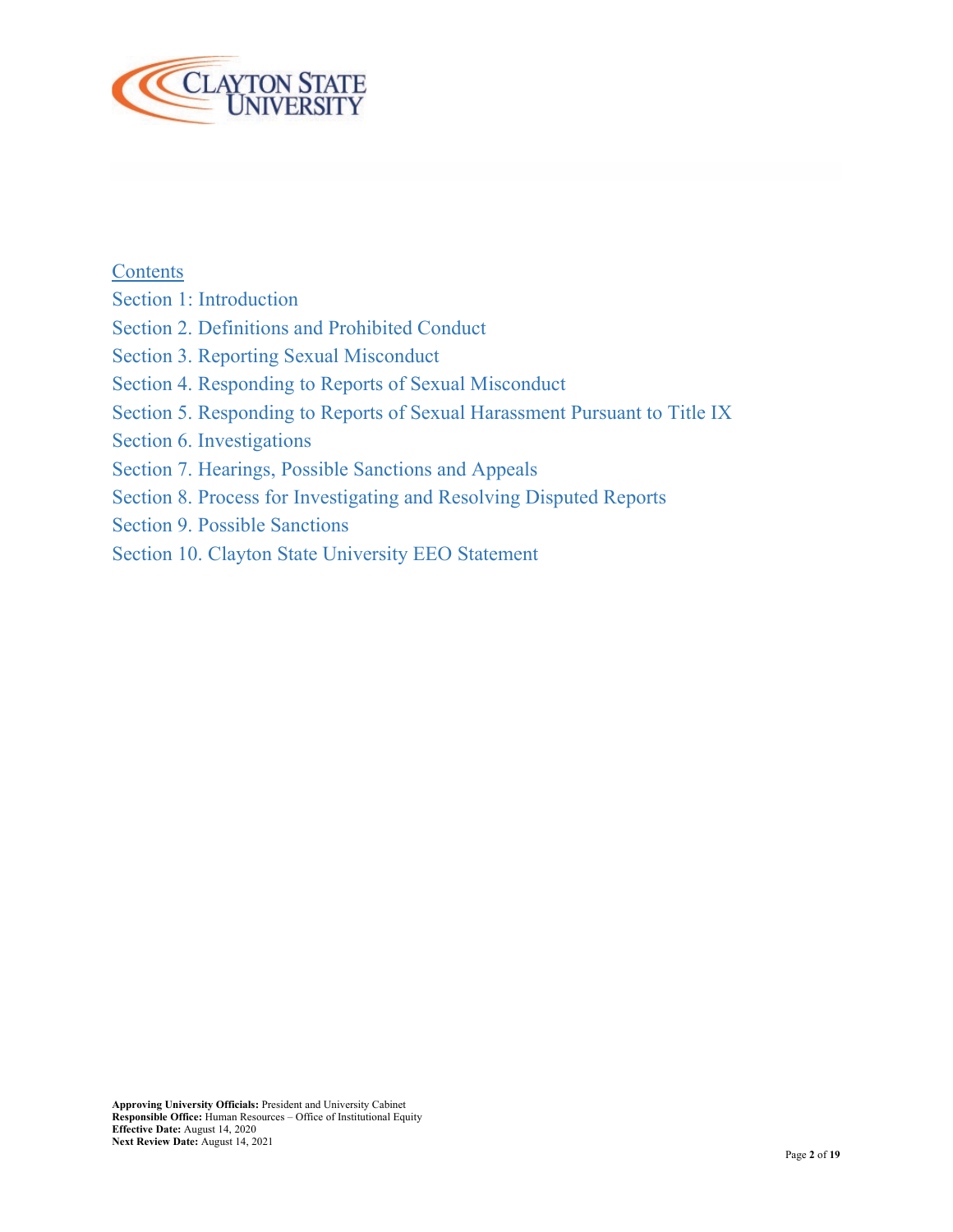

#### Section 1: Introduction

In accordance with federal and state law including, Title IX of the Education Amendments of 1972 ("Title IX") and Title VII of the Civil Rights Act of 1964 (Title VII), Clayton State University ("CSU") prohibits discrimination on the basis of sex in any of its education programs or activities or in employment. Clayton State University is committed to ensuring the highest ethical conduct of the members of its community by promoting a safe learning and working environment, and one that supports the dignity of all members of the University's community and the University System of Georgia community. To that end, this policy prohibits specific forms of behavior that violate Title IX of the Education Amendments of 1972, as defined herein. The University Community is defined as students, faculty and staff, as well as contractors, vendors, visitors, and guests.

Clayton State University is committed to reducing incidents of Sexual Misconduct, providing prevention tools, conducting ongoing awareness and prevention programming, and training the campus community in accordance with the Jeanne Clery Disclosure of Campus Security Policy and Campus Crime Statistics Act ("Clery Act") and the Violence Against Women Act ("VAWA"). Prevention programming and training will promote positive and healthy behaviors and educate the University community on consent, sexual assault, sexual harassment, alcohol and drug use, dating violence, domestic violence, stalking, bystander intervention, and reporting.

When Sexual Misconduct does occur, all members of the University community are strongly encouraged to report it promptly through the procedures outlined in this Policy. The purpose of this Policy and procedures are intended to ensure that all parties who may be involved in a related matter, receive appropriate support and fair treatment, and that allegations are handled in a prompt, thorough and equitable manner.

This Policy applies to all members of the University community. This Policy is not intended to infringe or restrict rights guaranteed by the United States Constitution including free speech under the First Amendment, or the due process clauses of Fifth and Fourteenth Amendments.

#### Section 2. Definitions and Prohibited Conduct

Community**:** Students, faculty, and staff, as well as contractors, vendors, visitors and guests.

Complaint**:** An expression of grief or dissatisfaction concerning conduct that violates this Policy.

Complainant**:** An individual who is alleged to have experienced conduct that violates this Policy.

Confidential Employees**:** Institution employees who have been designated by the institution to talk with a Complainant or Respondent in confidence. Confidential Employees must only report that the incident occurred and provide date, time, location, and name of the Respondent (if known) without revealing any information that would personally identify the alleged victim. This minimal reporting must be submitted in compliance with Title IX and the Clery Act. Confidential Employees may be required to fully disclose details of an incident in order to ensure campus safety.

Consent**:** Words or actions that show a knowing and voluntary willingness to engage in mutually agreed-upon sexual activity. Consent cannot be gained by force, intimidation or coercion; by ignoring or acting in spite of objections of another; or by taking advantage of the incapacitation of another where the respondent knows or reasonably should have known of such incapacitation. Minors under the age of 16 cannot legally consent under Georgia law.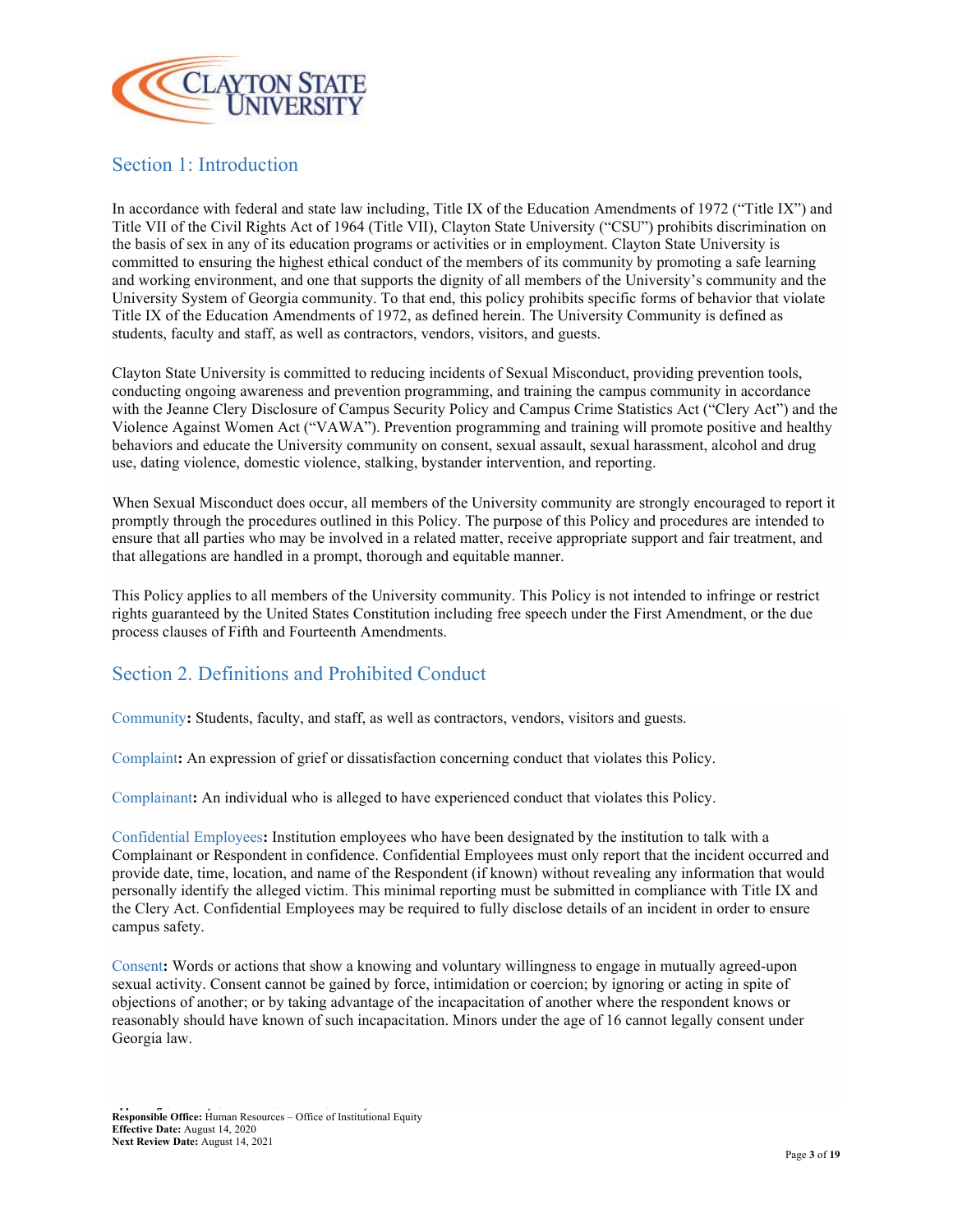

Consent is also absent when the activity in question exceeds the scope of consent previously given. Past consent does not imply present or future consent. Silence or an absence of resistance does not imply consent.

Consent can be withdrawn at any time by a party by using clear words or actions.

Dating Violence**:** Violence committed by a person who is or has been in a social relationship of a romantic or intimate nature with the alleged victim. The existence of such relationship shall be determined based on the totality of the circumstances including, without limitation to: (1) the length of the relationship; (2) the type of relationship; and (3) the frequency of interaction between the persons involved in the relationship.

Dating violence includes, but is not limited to, sexual or physical abuse or the threat of such abuse. Dating violence does not include acts covered under the definition of Domestic Violence.

Domestic Violence**:** Violence committed by a current or former spouse or intimate partner of the alleged victim; by a person with whom the alleged victim shares a child in common; by a person who is cohabitating with, or has cohabitated with, the victim as a spouse or intimate partner, or by a person similarly situated to a spouse of the alleged victim.

Formal Complaint: A Formal Complaint is a written document filed by the Complainant or signed by the Coordinator alleging sexual harassment, as defined by Title IX and its implementing regulations, against a Respondent and requesting that the institution open an investigation. In order to file a Formal Complaint, the Complainant must be participating in or attempting to participate in the education program or activity of the institution occurring within the United States at the time of the filing.

Hearing Panelist**:** A thoroughly trained person appointed by the institution to serve on hearing panels.

Incapacitation**:** The physical and/or mental inability to make informed, rational judgments. It can result from mental disability, sleep or any state of unconsciousness, involuntary physical restraint, status as a minor under the age of 16, or from intentional or unintentional taking of alcohol and/or other drugs. Whether someone is incapacitated is to be judged from the perspective of an objectively reasonable person.

Investigator**:** a person who carries out a formal inquiry or investigation.

Nonconsensual Sexual Contact**:** Any physical contact with another person of a sexual nature without the person's consent. It includes but is not limited to the touching of a person's intimate parts (for example, genitalia, groin, breasts, or buttocks); touching a person with one's own intimate parts; or forcing a person to touch his or her own or another person's intimate parts. This provision also includes "Fondling" as defined by the Clery Act.

Nonconsensual Sexual Penetration**:** Any penetration of the vagina, anus, or mouth by a penis, object, tongue, finger, or other body part; or contact between the mouth of one person and the genitals or anus of another person. This provision also includes "Rape, Incest, and Statutory Rape" as defined by the Clery Act.

Privileged Employees**:** Individuals employed by the institution to whom a complainant or alleged victim may talk in confidence, as provided by law. Disclosure to these employees will not automatically trigger an investigation against the complainant's or alleged victim's wishes. Privileged Employees include those providing counseling, advocacy, health, mental health, or sexual-assault related services (e.g., sexual assault resource centers, campus health centers, pastoral counselors, and campus mental health centers) or as otherwise provided by applicable law.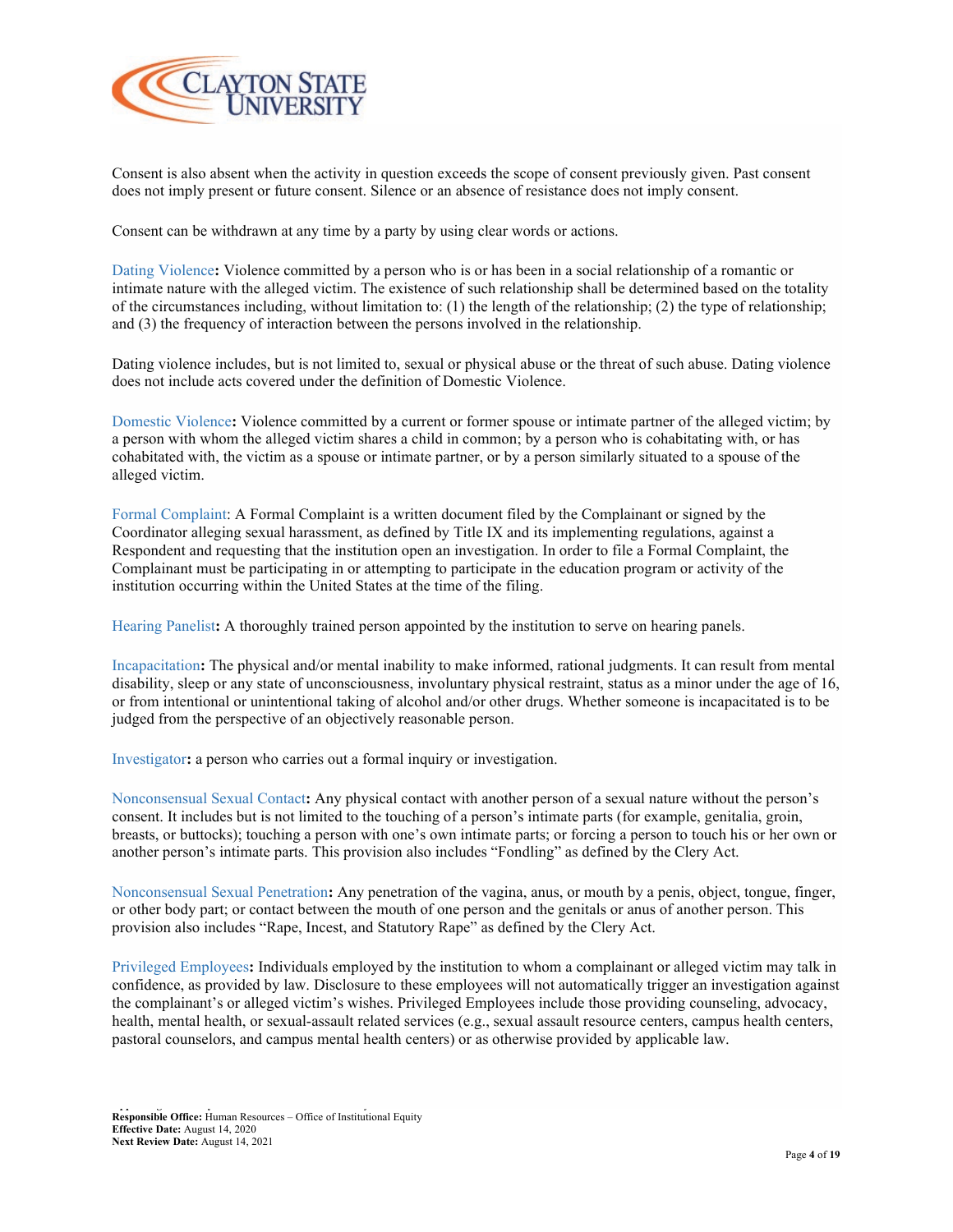

Exceptions to confidentiality exist where the conduct involves suspected abuse of a minor (in Georgia, under the age of 18) or otherwise provided by law, such as imminent threat of serious harm.

Reasonable Person**:** An individual who is objectively reasonable under similar circumstances and with similar identities to the person being evaluated by the institution.

Report**:** A spoken or written account of something that one has observed, heard, been involved with, or done.

Reporter**:** An individual who reports an allegation of conduct that may violate this Policy but who is not a party to the complaint.

Respondent**:** An individual who is alleged to have engaged in conduct that violates this Policy.

Responsible Employees**:** Those employees who must promptly and fully report complaints of or information regarding sexual misconduct to the Coordinator. Responsible Employees include any administrator, supervisor, faculty member, or other person in a position of authority who is not a Confidential Employee or Privileged Employee. Student employees who serve in a supervisory, advisory, or managerial role are in a position of authority for purposes of this Policy (e.g., teaching assistants, residential assistants, student managers, orientation leaders). Responsible Employees are not required to report information disclosed at public awareness events (e.g., "Take Back the Night," candlelight vigils, protests, "survivor speak- outs" or other public forums in which students may disclose incidents of prohibited conduct).

Sexual Exploitation**:** Taking non-consensual or abusive sexual advantage of another for one's own advantage or benefit, or for the benefit or advantage of anyone other than the one being exploited.

Examples of sexual exploitation may include, but are not limited to, the following:

- 1. Invasion of sexual privacy;
- 2. Prostituting another individual;
- 3. Non-consensual photos, video, or audio of sexual activity;
- 4. Non-consensual distribution of photo, video, or audio of sexual activity, even if the sexual activity or capturing of the activity was consensual;
- 5. Intentional observation of nonconsenting individuals who are partially undressed, naked, or engaged in sexual acts;
- 6. Knowingly transmitting an STD or HIV to another individual through sexual activity;
- 7. Intentionally and inappropriately exposing one's breasts, buttocks, groin, or genitals in non-consensual circumstances; and/or
- 8. Sexually-based bullying.

Sexual Harassment (Student on Student)**:** Unwelcome verbal, nonverbal, or physical conduct based on sex (including gender stereotypes), determined by a Reasonable Person to be so severe, pervasive, and objectively offensive that it effectively denies a person equal access to participate in or to benefit from an institutional education program or activity in violation of Title IX.

Sexual Harassment (Other than Student on Student)**:** Unwelcome verbal, nonverbal, or physical conduct, based on sex (including gender stereotypes), that may be any of the following:

- 1. Implicitly or explicitly a term or condition of employment or status in a course, program, or activity;
- 2. A basis for employment or educational decisions; or

**Approving University Officials:** President and University Cabinet **Responsible Office:** Human Resources – Office of Institutional Equity **Effective Date:** August 14, 2020 **Next Review Date:** August 14, 2021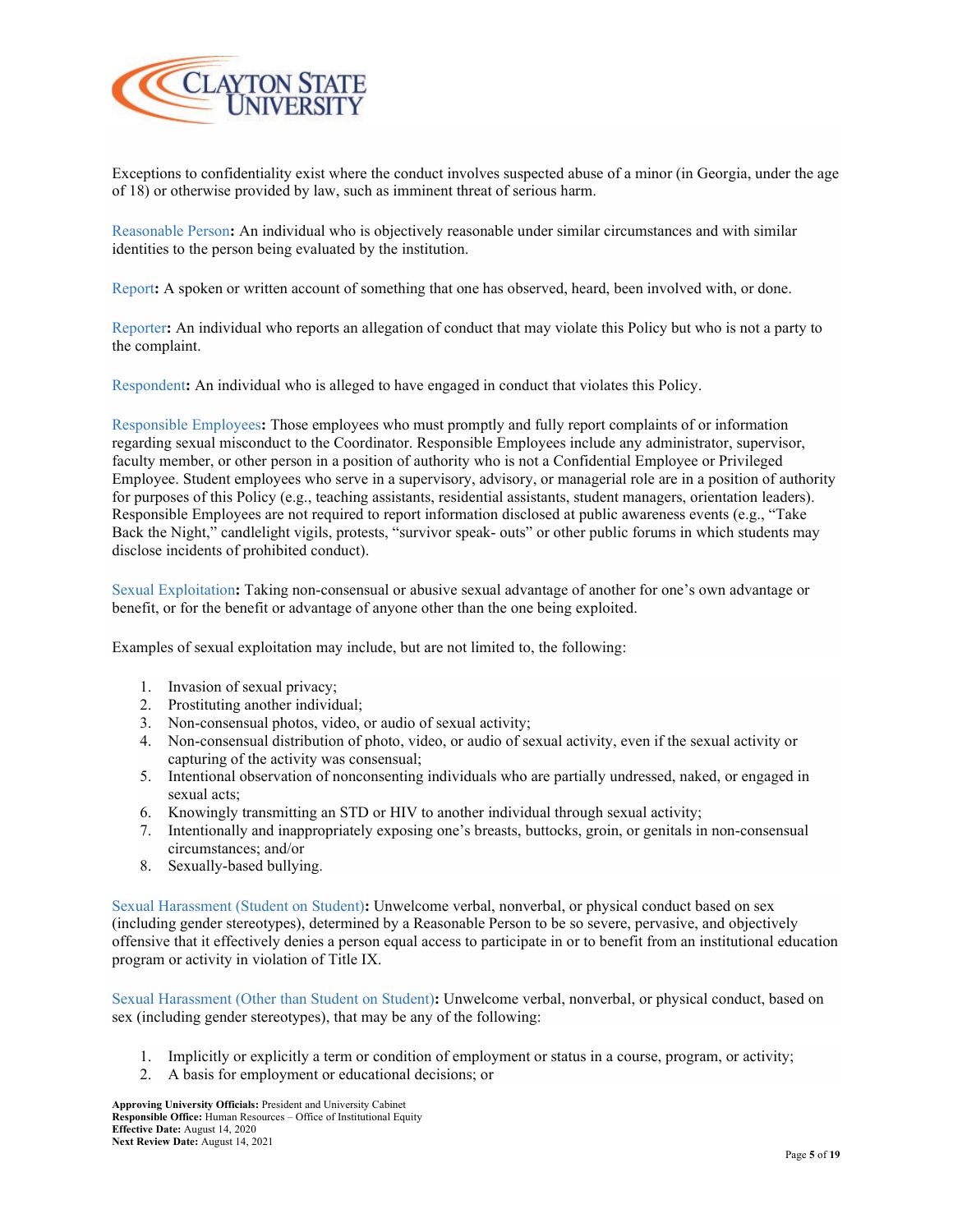

3. Is sufficiently severe, persistent, or pervasive to interfere with one's work or educational performance creating an intimidating, hostile, or offensive work or learning environment, or interfering with or limiting one's ability to participate in or to benefit from an institutional program or activity.

Clayton State University also prohibits unwelcome conduct determined by a Reasonable Person to be so severe, pervasive and objectively offensive that it effectively denies a person equal access to a Clayton State University education program or activity in violation of Title IX.

Sexual Misconduct**:** Includes, but is not limited to, such unwanted behavior as dating violence, domestic violence, nonconsensual sexual contact, nonconsensual sexual penetration, sexual exploitation, sexual harassment and stalking.

Stalking**:** Engaging in a course of conduct directed at a specific person that would cause a reasonable person to fear for their safety or the safety of others or suffer substantial emotional distress.

For the purposes of this definition:

- 1. Course of conduct means two or more acts, including, but not limited to, acts in which the stalker directly, indirectly, or through third parties, by any action, method, device, or means, follows, monitors, observes, surveils, threatens, or communicates to or about a person, or interferes with person's property.
- 2. Substantial emotional distress means significant mental suffering or anguish that may but does not necessarily, require medical or other professional treatment or counseling.

Title IX Coordinator**:** For the purposes of Title IX, the Title IX Coordinator may also be known as "Coordinator." The Title IX Coordinator is responsible for coordinating and responding to all complaints involving possible sex discrimination. This responsibility includes monitoring outcomes, identifying and addressing any patterns, and assessing effects on the campus climate.

In the event of the absence of the Title IX Coordinator the Deputy may serve in this capacity and may be directed as the designee.

University System of Georgia (USG)**:** The University System of Georgia (USG) is the government agency that includes 26 public institutions (Colleges and Universities) of higher learning in the U.S. state of Georgia. The system is governed by the Georgia Board of Regents. Clayton State University is a public institution under the USG. For the purposes of this policy USG may also be referred to as "Board."

#### Section 3. Reporting Sexual Misconduct

Clayton State University encourages the reporting of all Sexual Misconduct as soon as possible. While there is no statute of limitations on an institution's ability to respond to a report, the ability to respond diminishes with time as information and evidence may be more difficult to secure.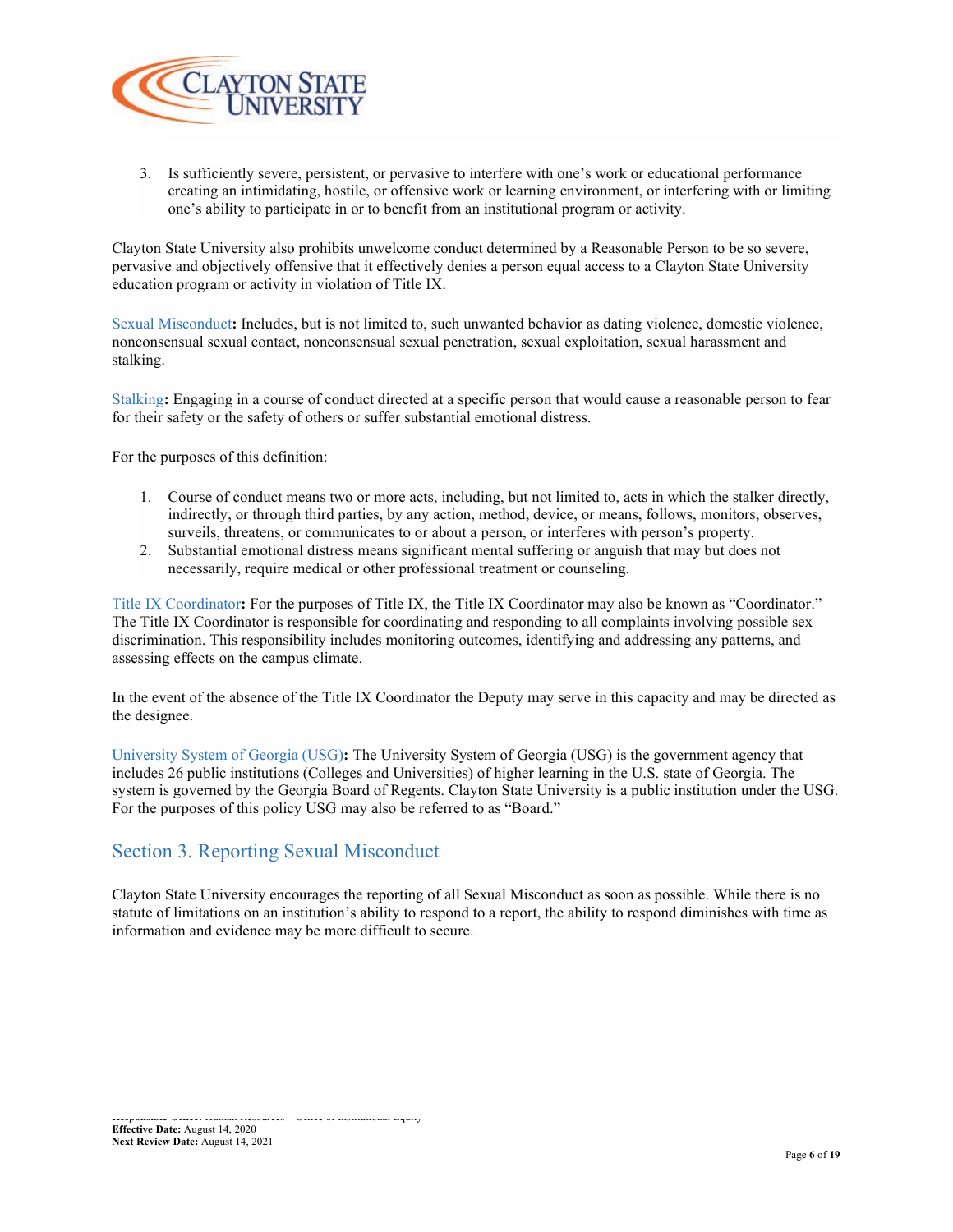

The Coordinator and Deputy's identity and contact information is listed below and is also published prominently on the institution's website located here: [https://www.clayton.edu/human-resources/current-employees/title-ix.](https://www.clayton.edu/human-resources/current-employees/title-ix)

#### Nikia Yallah – Title IX Coordinator

Assistant Director for Human Resources, Institutional Equity, EEO, Employee Relations and Title IX Coordinator Arbor Hall – East Campus, Suite 200, Morrow, Georgia 30620 Office Phone: 678-466-4237 e-Mail[: nikiayallah@clayton.edu](mailto:nikiayallah@clayton.edund) **and** web[: https://www.clayton.edu/human-resources/current-employees/title-ix](https://www.clayton.edu/human-resources/current-employees/title-ix)

Rodney Byrd – Title IX Deputy Coordinator Chief Human Resources Officer Arbor Hall – East Campus, Suite 200, Morrow, Georgia 30620 Office Phone: 678-466-4232 e-Mail[: RodneyByrd@clayton.edu](mailto:RodneyByrd@clayton.edu) **and** web[: https://www.clayton.edu/human-resources/current-employees/title-ix](https://www.clayton.edu/human-resources/current-employees/title-ix)

Reporting sexual misconduct can occur through several reporting options at Clayton State University, which may include filing an administrative report with the Title IX Coordinator or Deputy; reporting to a Responsible Employee; or filing an anonymous report. A complainant of sexual misconduct may report in a number of ways. These processes are detailed below.

Institutional Reports: An institutional report occurs when the institution has notice of a complaint. That notice occurs in two instances:

- 1. When a Responsible Employee receives a report or complaint; or
- 2. When the Title IX Coordinator, Deputy, or their designee receives a report or complaint.

Any individual may make a report, but the institution does not have notice of the report until information is known to a Responsible Employee or the Coordinator. The report may be made directly to the Coordinator in multiple formats to include writing, email, phone, letter, fax, interview, or other methods that provides the basis of the complaint of sexual misconduct. There is no specific information required to constitute a report; however, the report should contain as much information as can be provided. Reporting options are available on the Title IX website located here: [https://www.clayton.edu/human-resources/current-employees/title-ix.](https://www.clayton.edu/human-resources/current-employees/title-ix)

Complainants, or anyone with knowledge of Sexual Misconduct, may file a report with a Responsible Employee or the Coordinator. That Responsible Employee must provide a complete reporting of all information known to them to the Coordinator. Responsible Employees informed about Sexual Misconduct allegations should not attempt to resolve the situation but must notify and report all relevant information to the Coordinator as soon as practical.

Upon receipt of an institutional report, the Coordinator will contact the Complainant. That contact will discuss the availability of supportive measures, the invitation to discuss their wishes with respect to implementation of supportive measures and explain the process of filing a complaint. An institutional report does not automatically prompt an investigation. Information from complaints will be shared only as necessary to investigate and to resolve the alleged sexual misconduct.

Institutional reports will be investigated and adjudicated separately from any criminal complaints.

**Please remember that if someone is in immediate danger or needs immediate medical attention, the first place to report is CSU's Department of Public Safety at 678-466-4050**.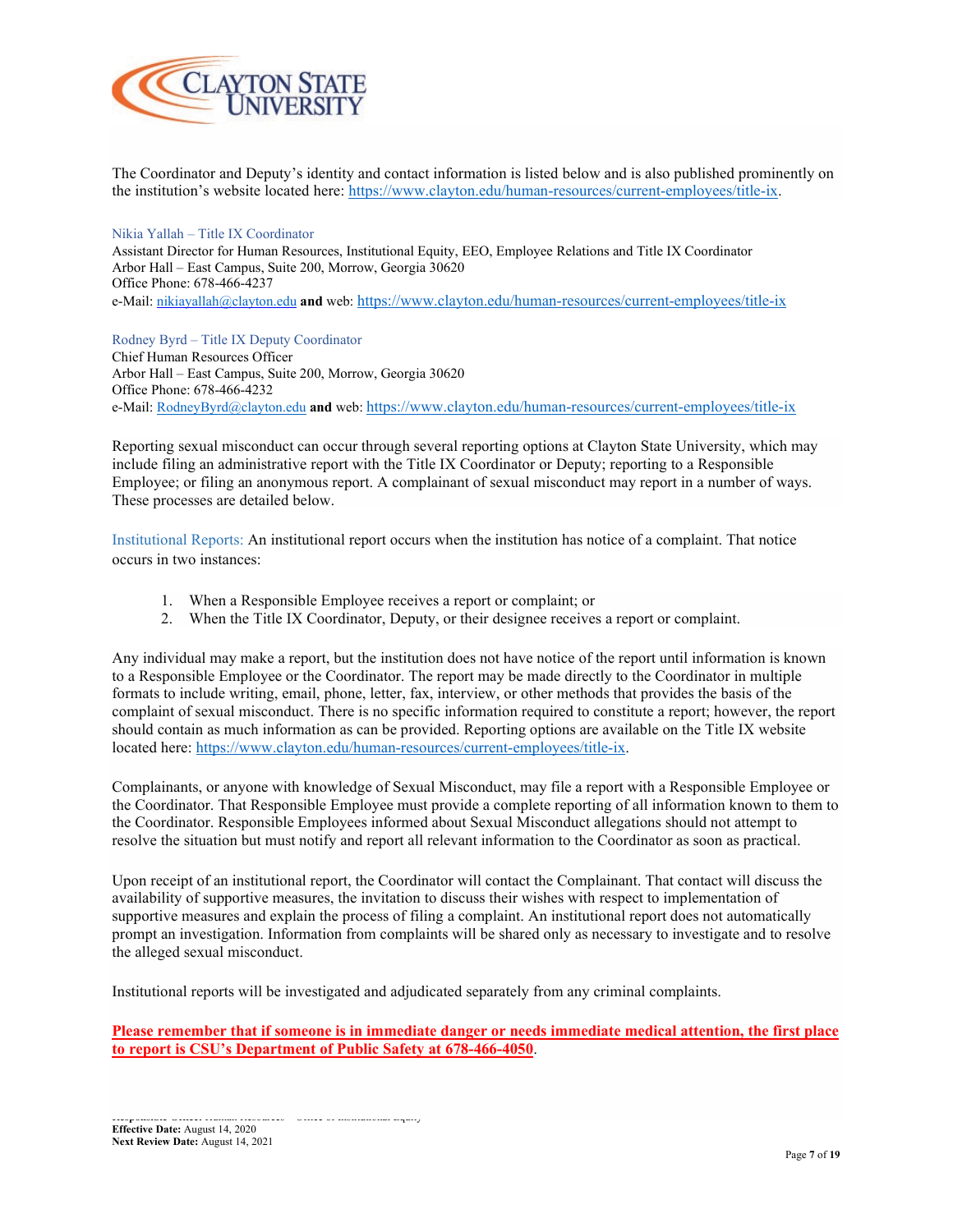

You may also report to the Morrow City Police Department, or the local police. Some forms of discrimination and harassment may also be crimes. Criminal reports should be made to law enforcement, even if it is uncertain whether the particular conduct is a crime. Calling CSU Public Safety or local law enforcement can help you:

- 1. Obtain emergency and nonemergency medical care.
- 2. Get immediate law enforcement response for your protection.
- 3. Understand how to obtain/provide assistance in a situation that may escalate to more severe criminal behavior.
- 4. Arrange a meeting with victim advocate services.
- 5. Find counseling and support.
- 6. Initiate a criminal investigation.
- 7. Answer questions about the criminal process.

Complainants considering filing a report of sexual misconduct with law enforcement should preserve any evidence of sexual misconduct, including, but not limited to, the following:

- 1. Clothing worn during the incident including undergarments.
- 2. Sheets, bedding, and condoms, if used.
- 3. Lists of witnesses with contact information.
- 4. Text messages, call history, social media posts.
- 5. Pictures of injuries; and/or
- 6. Screen captures, videos.

Emergency Blue Light Network: Throughout the campus there are several white structures with reflective lettering on the sides stating EMERGENCY and topped with a blue light. These eye-catching structures are campus emergency phones. They will emit a blue light after dark when activated after the button on the phone is pressed. Once activated, users are automatically connected to University Police. These telephones have been placed throughout the campus and parking lots. In addition to the emergency telephones, there are a number of closedcircuit television surveillance cameras that assist in monitoring selected areas on campus. To activate an emergency telephone, walk up to the Tower and press the black button. Phones automatically dial into the University Police Communications Center. Immediately inform the dispatcher of the nature of the emergency and its exact location.

Is there a Safety Escort Service available? Yes. Clayton State University Public Safety will provide safety escorts. You may request an officer's presence when you are in need of a Safety Escort.

Confidential Reports: Confidential Employees or Privileged Employees may receive reports of Sexualbased Misconduct without the requirement to report that information to the Coordinator, except as dictated by law or professional standards. Upon request by the Complainant, Confidential Employees and Privilege Employees may make a report to the Coordinator within the degree of specificity dictated by the Complainant.

Nothing in this provision shall prevent an institution staff member who is otherwise obligated by law (i.e., the Clery Act) to report information or statistical data as required.

Law Enforcement Reports: Because Sexual Misconduct may constitute criminal activity, a Complainant also has the option, should the Complainant so choose, of filing a report with campus or local police, for the Complainant's own protection and that of the surrounding community. The institution may assist the Complainant in reporting the situation to law enforcement officials. Filing a criminal report does not automatically constitute an institutional report.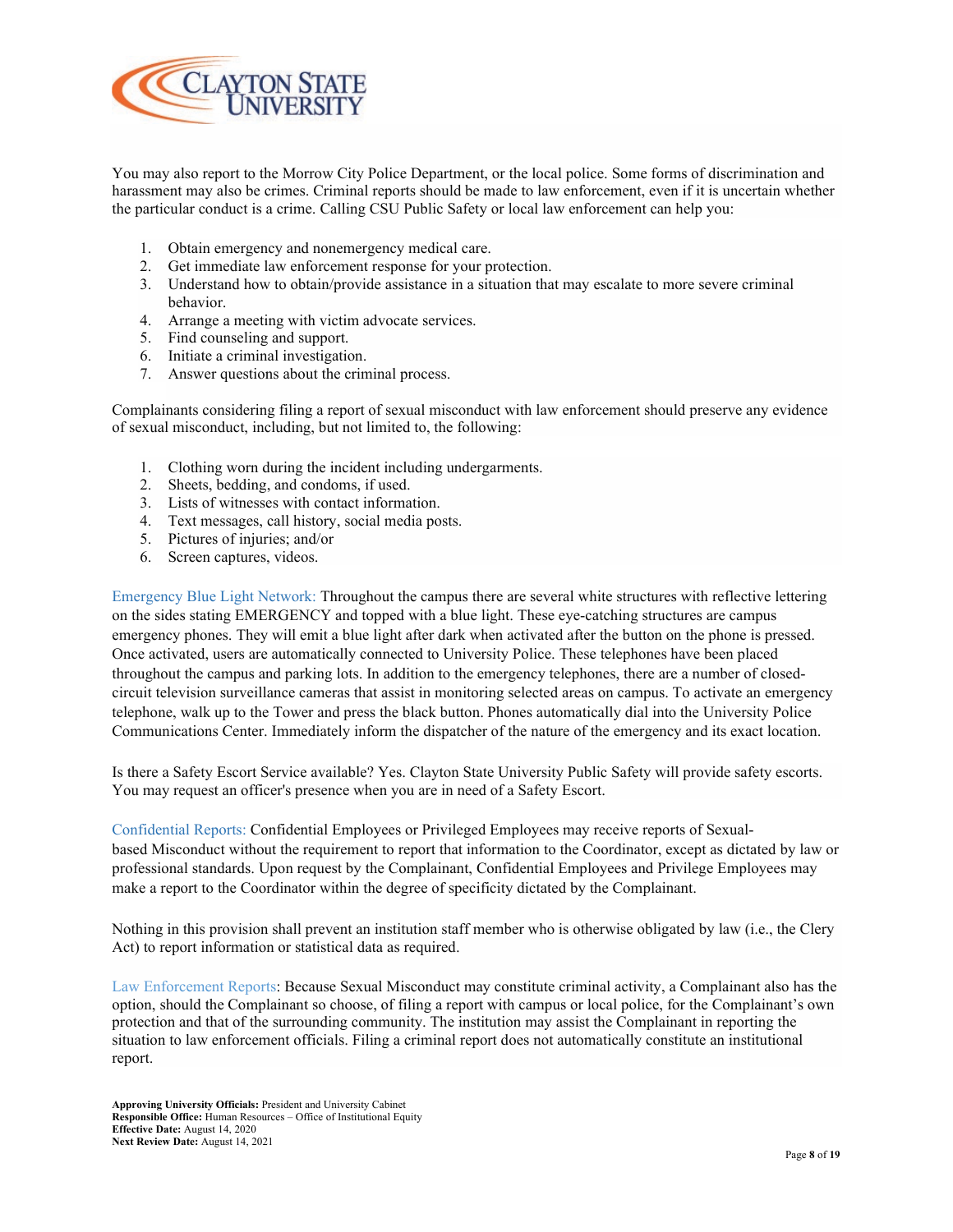

Anonymous Reports: Clayton State University provides a mechanism by which individuals can report incidents of alleged Sexual Misconduct anonymously. Individuals should understand, however, that it will be more difficult for the institution to respond and to take action upon anonymous reports. Anonymous reports can be made here: [https://claytonstate.qualtrics.com/jfe/form/SV\\_ebRSQ0hxLtiwDJP.](https://claytonstate.qualtrics.com/jfe/form/SV_ebRSQ0hxLtiwDJP)

Student or Employee Reports: Complaints and reports should be made as soon as possible after an incident or once a matter is known. The Title IX Coordinator coordinates and tracks all complaints and reports under this procedure. There are several avenues available for submitting a complaint or report:

- Call or leave a private voice message for the Title IX Coordinator at  $(678)$  466-4237 or for the Deputy Coordinator at 678-466-4232 or 4230;
- File a complaint or report on the form contained on the Title IX website: [https://claytonstate.qualtrics.com/jfe/form/SV\\_ebRSQ0hxLtiwDJP;](https://claytonstate.qualtrics.com/jfe/form/SV_ebRSQ0hxLtiwDJP)
- Send a private email to the Title IX staff at  $\frac{\text{title}}{0}$ clayton.edu;
- Mail a letter to the Office of Institutional Equity, EEO, and Title IX
	- o Clayton State University Attn: Title IX Coordinator 2000 Clayton State Boulevard Morrow, GA 30260;
- Visit one of the Title IX staff (it is best to make an appointment first to ensure availability).
- Report to another trusted University official (e.g., Resident Assistant, Professor, Coach, Advisor, or Administrator) who will provide information as required under the policy to the Title IX Coordinator or Deputy.

Responsible Employees (Mandatory Reporter) Reports: All members of Clayton State University are encouraged to report incidents of sexual misconduct promptly.

Responsible Employees (Mandatory Reporters) informed about sexual misconduct allegations involving any student must notify the Title IX Coordinator or Deputy as soon as practicable. Responsible Employees should **not** attempt to resolve the situation but must notify and report all relevant information to the Title IX Coordinator or Deputy Coordinator.

Privileged Employees are **not** bound by this requirement but may, consistent with their ethical and legal obligations, be required to report limited information about incidents without revealing the identities of the individuals involved, to the Title IX Coordinator or Deputy.

Complaints should include as much information as possible – that is: (1) the type of sexual misconduct experienced; (2) the name of the respondent; (3) the date(s), time(s), and place(s) of the sexual misconduct; (4) the name(s) of any individual(s) with knowledge of the incident; (5) whether any tangible evidence has been preserved; and (6) whether a criminal complaint has been made. *[Note: In gathering the information, the Responsible Employee (Mandatory Reporter) should stop short of starting to investigate the situation and must notify the Title IX Coordinator or Deputy Coordinator promptly.]*

Third Party Reports: The Title IX Coordinator accepts third-party reports of conduct alleged to violate this Policy and will follow up on such reports. The individual making the report (Reporter) is encouraged to provide as much detailed information as possible.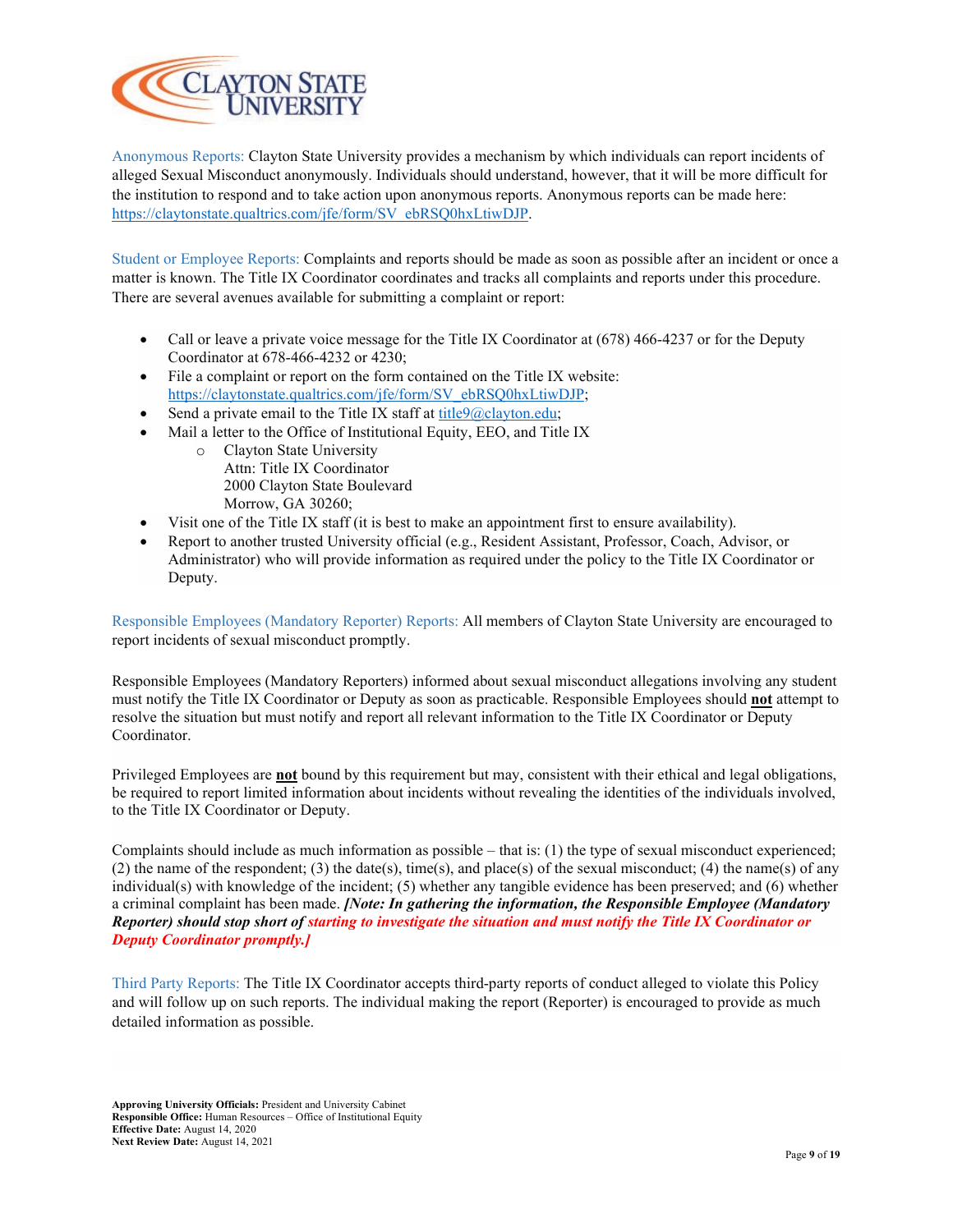

Making an External Report: If you filed a complaint with the Title IX Coordinator and believe the University's response was inadequate, or you otherwise believe you have been discriminated against by the University on the basis of race, color, national origin, sex, including sexual harassment, disability, age, or retaliation, you may file a complaint with the Board of Regents of the University System of Georgia.

• University System of Georgia - System Director for Equity, Investigations and Legal Counsel, 404-962-3010

In addition, you may file a complaint with the federal Office for Civil Rights (OCR) of the U.S. Department of Education based in Atlanta or the Educational Opportunities Section (EOS) of the Civil Rights Division of the U.S. Department of Justice.

Confidentiality: Where a Complainant (where applicable) requests that their identity be withheld or the allegation(s) not be investigated, the institution should consider whether or not such request(s) can be honored while still promoting a safe and nondiscriminatory environment for the institution and conducting an effective review of the allegations. The institution should inform the requesting party that the institution cannot guarantee confidentiality and that even granting requests for confidentiality shall not prevent the institution from reporting information or statistical data as required by law, including the Clery Act.

In addition, the integrity of the process depends on ensuring reasonable confidentiality. The Title IX Coordinator will keep confidential (to the extent possible and as per applicable institutional and USG policies) the complaint, report, witness statements, and any other information provided by the Complainant, Respondent, or witnesses and will disclose this information only to the Complainant, Respondent, or witnesses, as necessary to give fair notice of the allegations and to conduct the investigation; to law enforcement consistent with state and federal law; to other University officials as necessary for conducting the investigation and for coordinating interim measures, sanctions or for health, welfare, and safety reasons, and to government agencies who review the University's compliance with federal law.

University members involved in an administrative investigation and any proceedings have the same strict obligations to keep all information they learn confidential (to the extent possible and as per applicable institutional and USG policies), subject to the limited exception when necessary to protect health, welfare or safety. Information about complaints and reports, absent personally identifiable information, may be reported to University officials and external entities for statistical and analysis purposes pursuant to federal and state law and University policy.

Complaint Consolidation: Clayton State University may consolidate complaints as to allegations of Sexual Misconduct against more than one Respondent, by more than one Complainant against one or more Respondents, or cross-complaints between parties, where the allegations of sexual misconduct arise out of the same facts or circumstances.

Parties shall have the opportunity to request or object to the consolidation; however, the institution shall have the authority to make the final determination. For the purpose of this Policy, consolidation may occur during the investigation and/or the adjudication phases of the sexual misconduct process.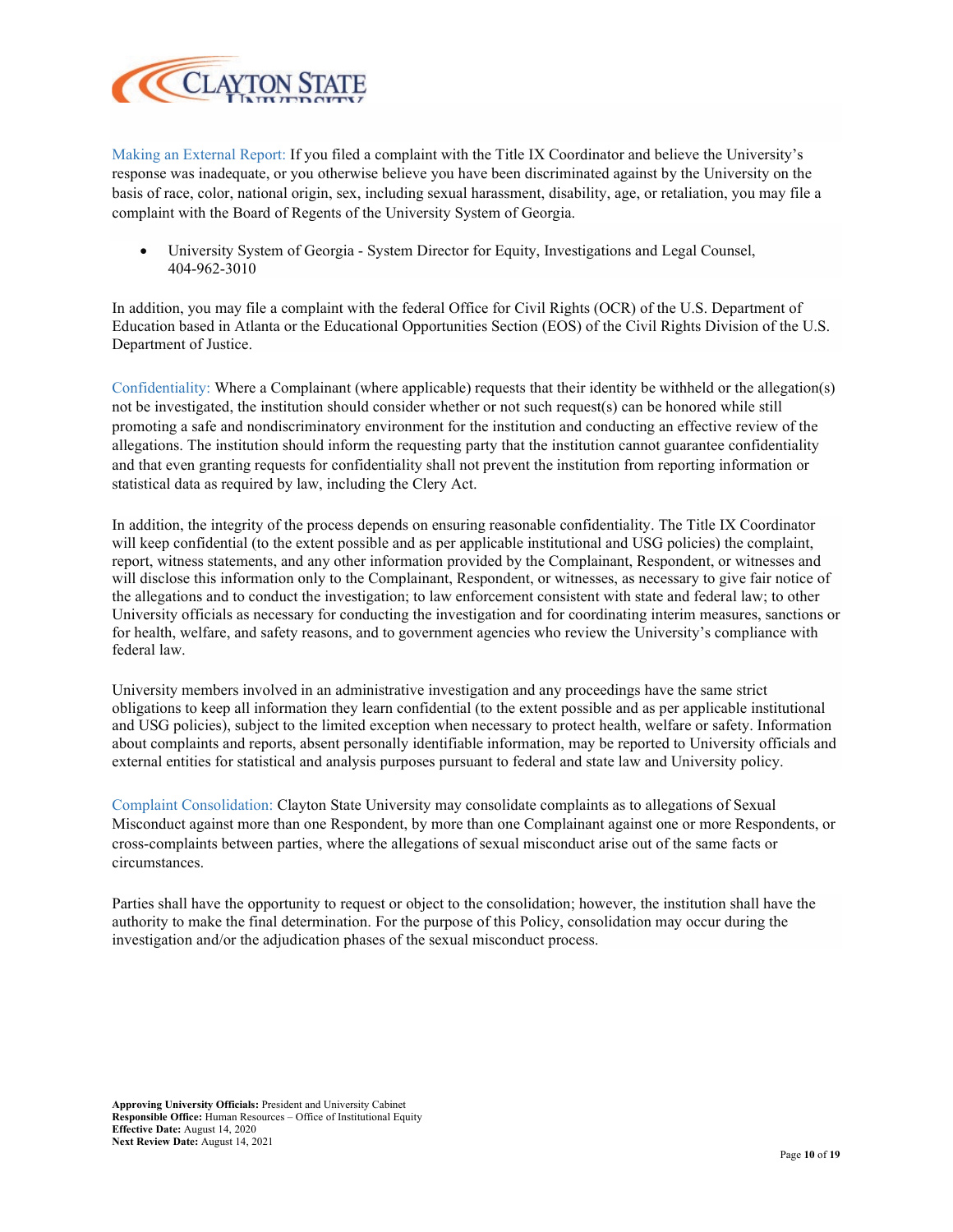

Complaint Dismissal: Each institution is permitted, but not required, to dismiss complaints on the following grounds:

- 1. The alleged conduct, even if proved, would not constitute sexual misconduct (however other University policies may apply).
- 2. The Complainant notifies the Coordinator in writing that they would like to withdraw the complaint.
- 3. The Respondent is no longer enrolled or employed by the institution; or
- 4. There are circumstances that prevent the institution from gathering evidence sufficient to reach a determination regarding the complaint.

The parties shall receive simultaneous written notice of the dismissal and the reason(s) for the dismissal. The parties shall have a right to appeal the institution's decision to dismiss the complaint.

Retaliation: Anyone who has made a report or complaint, provided information, assisted, participated or refused to participate in any manner in the Sexual Misconduct Process, shall not be subjected to retaliation. Anyone who believes that they have subjected to retaliation should immediately contact the Coordinator or their designee. Any person found to have engaged in retaliation in violation of this Policy shall be subject to disciplinary action.

False Complaints: Individuals are prohibited from knowingly making false statements or knowingly submitting false information to an institution or University System of Georgia official. Any person found to have knowingly submitted false complaints, accusations, or statements, including during a hearing, in violation of this Policy shall be subject to appropriate disciplinary action (up to and including suspension or expulsion) and adjudicated under the appropriate institutional process.

Amnesty: Individuals should be encouraged to come forward and to report Sexual Misconduct notwithstanding their choice to consume alcohol or to use drugs. Information reported by a student during an investigation concerning the consumption of drugs or alcohol will not be used against the particular student in a disciplinary proceeding or voluntarily reported to law enforcement; however, students may be provided with resources on drug and alcohol counseling and/or education, as appropriate. Nevertheless, these students may be required to meet with staff members in regard to the incident and may be required to participate in appropriate educational program(s). The required participation in an educational program under this amnesty procedure will not be considered a sanction.

Nothing in this amnesty provision shall prevent an institution staff member who is otherwise obligated by law (the Clery Act) to report information or statistical data as required.

# Section 4. Responding to Reports of Sexual Misconduct

Support Services: Once the Title IX Coordinator has received information regarding an allegation of Sexual Misconduct the parties will be provided written information about support services. Support services are nondisciplinary, non-punitive individualized services offered as appropriate, as reasonably available, and without charge that are made available to the Complainant and Respondent before or after the filing of a complaint or where no complaint has been filed. Support services include counseling, advocacy, housing assistance, academic support, disability services, health and mental services, and other services, available at the student's institution. Available support services are listed below and on the Title IX website located her[e https://www.clayton.edu/human](https://www.clayton.edu/human-resources/current-employees/title-ix)[resources/current-employees/title-ix:](https://www.clayton.edu/human-resources/current-employees/title-ix)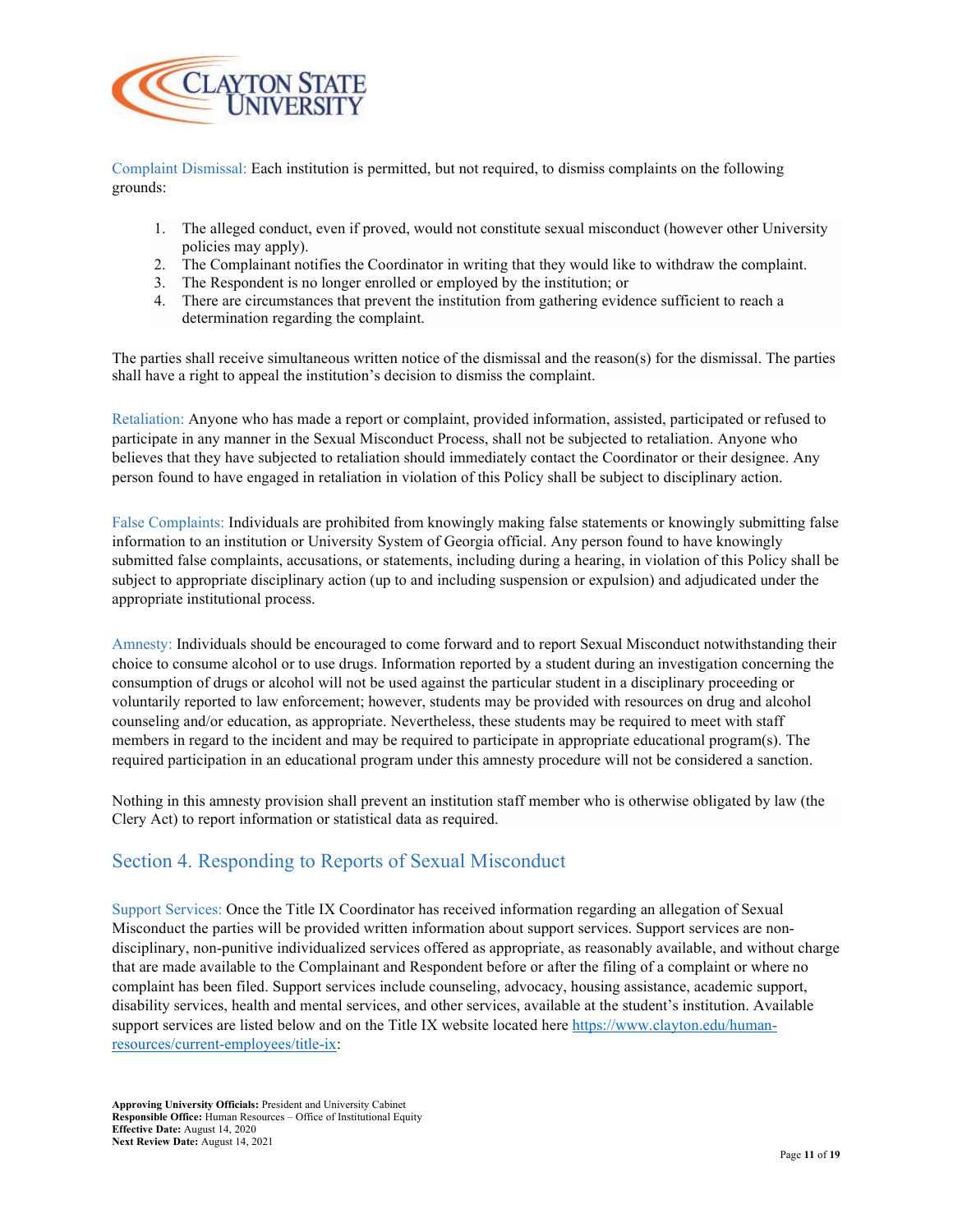

| □ Employee Assistance Program. KEPRO. (844)             | $\Box$ Clayton County District Attorney's Office: |
|---------------------------------------------------------|---------------------------------------------------|
| 243-4440                                                | $(770)$ 477-3450                                  |
| $\Box$ Human Resources (Title IX): (678) 466-4230       | Victim Witness Assistance: (770) 603-4110         |
| https://www.clayton.edu/human-resources/current-        | □ Clayton County Solicitor General's Office:      |
| employees/title-ix                                      | (770) 477-3380 & Victim Services: (770)           |
| $\Box$ Department of Public Safety: (678) 466-4050;     | 473-5808                                          |
| https://www.clayton.edu/public-safety/index             | $\Box$ Clayton County Magistrate Court: (770)     |
| $\Box$ University Health Services: (678) 466-4940;      | 477-3444                                          |
| https://www.clayton.edu/uhs/                            | $\Box$ RAINN (Rape, Abuse, and Incest National    |
| $\Box$ Counseling Services: (678) 466-5406;             | Network): https://rainn.org/                      |
| https://www.clayton.edu/counseling/                     | 800.656.HOPE (4673)                               |
| $\Box$ Disability Services: (678) 466-5445;             | Suicide Hotline: (800) 827-7571                   |
| https://www.clayton.edu/disability/                     | □United Way: Dial 211                             |
| $\Box$ Division of Student Affairs: (678) 466-5420;     | $\Box$ Department of Family and Children          |
| https://www.clayton.edu/about/administration/student-   | Services: (770) 603-4602                          |
| affairs/index                                           | Southern Crescent Sexual Assault Center:          |
| $\Box$ Southern Regional Medical Center: (770) 991-8000 | $(770)$ 477-2177;                                 |
|                                                         | http://gnesa.org/content/southern-crescent-       |
|                                                         | sexual-assault-center                             |

Interim Measures: Interim measures may be implemented at any point after the institution becomes aware of an allegation of sexual misconduct and should be designed to protect any student or other individual in the Clayton State University community. Such measures are designed to restore or preserve equal access to the education program or activity without unreasonably burdening the other party, including measures designed to protect the safety of all parties or the campus community, or deter Sexual Misconduct and retaliation. Interim measures must be provided consistent with the provisions in applicable institutional and USG policies and procedures.

Emergency Removal: Emergency removal should only occur where necessary to maintain safety and should be limited to those situations where the Respondent poses a serious and immediate danger or threat to persons or property. In making such an assessment, the institution should consider the existence of a significant risk to the health or safety of the Complainant or the campus community; the nature, duration, and severity of the risk; the probability of potential injury; and whether less restrictive means can be used to significantly mitigate the risk.

Jurisdiction: Each USG institution shall take necessary and appropriate action to protect the safety and well-being of its community. Sexual misconduct allegedly committed is addressed by this Policy when the misconduct occurs on institution property, or at institution-sponsored or affiliated events, or off-campus, as defined by other USG or institution student conduct policies.

Alleged misconduct is addressed by Title IX when the misconduct occurs against a person in the United States on institution property, or at institution-sponsored or affiliated events where the institution exercises substantial control over both the Respondent and the context, or in buildings owned or controlled by a student organization that is officially recognized by the institution.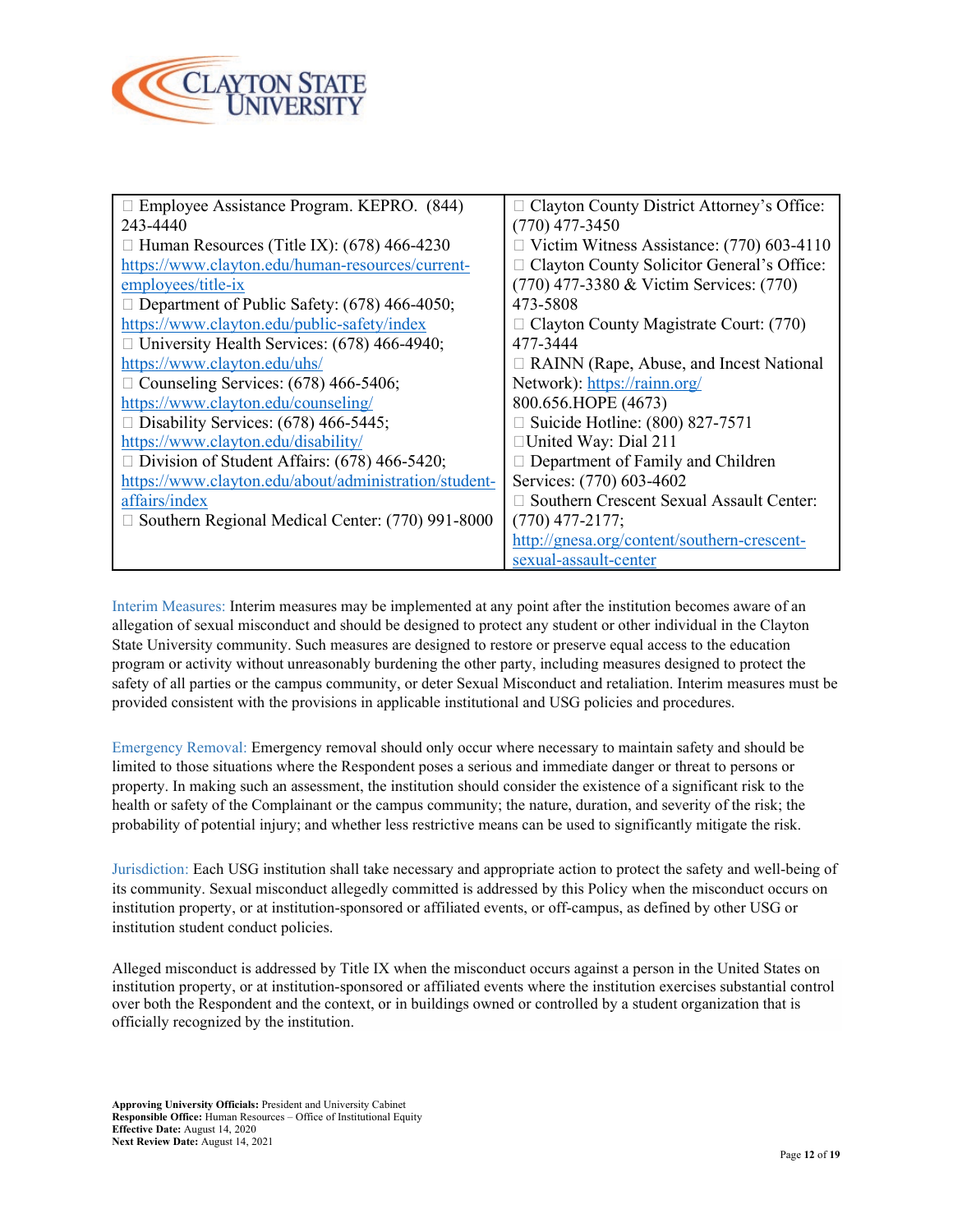

Advisors: Both the Complainant and the Respondent, as parties to the matter, shall have the opportunity to use an advisor (who may or may not be an attorney) of the party's choosing at the party's own expense. The advisor may accompany the party to all meetings and may provide advice and counsel to their respective party throughout the Sexual Misconduct process, including providing questions, suggestions and guidance to the party, but may not actively participate in the process except as outlined in BOR 6.7.4 (D). All communication during the Sexual Misconduct process will be between the institution and the party and not the advisor. With the party's permission, the advisor may be copied on all communications.

Informal Resolutions: Allegations of Sexual Misconduct may be resolved informally. The Complainant, the Respondent, and the institution must agree to engage in the informal resolution process and to the terms of the informal resolution. The Complainant(s) and the Respondent(s) have the option to end informal resolution discussions and request a formal process at any time before the terms of an informal resolution are reached. However, matters resolved informally shall not be appealable.

Formal Complaints may be resolved informally, except in the instance of an allegation by a student against an institution employee. The following must be met in order to proceed with the informal resolution process:

- 1. The parties have received written notice of the allegations
- 2. The parties have received written explanation of the informal process to include, but not limited to:
	- a. Written agreement of the parties to initiate the informal resolution process;
	- b. Written notice that the parties may withdraw from the process at any time prior to the agreement of the terms of the resolution;
	- c. Written notice that the final resolution precludes any further institutional actions on the allegations
- 3. The institution has agreed to engage in the informal resolution process.

Timeframe: Efforts will be made to complete the investigation and resolution within 120 business days. Temporary delays and limited extensions may be granted by the institutions for good cause throughout the investigation and resolution process. The parties will be informed in writing of any extension or delay and the applicable reason. The institution shall keep the parties informed of the status of the investigation.

# Section 5. Responding to Reports of Sexual Harassment Pursuant to Title IX

Implementing Title IX regulations require special handling of complaints of sexual harassment, as defined in the regulations and listed below. The following section outlines the required specialized handling of these matters that may differ from an institution's handling of Sexual Misconduct, as defined in this Policy. Unless expressly mentioned in this section, other provisions of this Policy shall apply to all alleged Sexual Misconduct. Other Title IX sex-discrimination allegations are handled pursuant to other applicable USG and/or institutional policies.

Definition of Sexual Harassment: Under Title IX sexual harassment means conduct on the basis of sex that satisfies one or more of the following:

- (1) An employee conditioning the provision of an aid, benefit, or service of the institution on an individual's participation in unwelcome sexual conduct
- (2) Unwelcome conduct determined by a reasonable person to be so severe, pervasive, and objectively offensive that it effectively denies a person equal access to the institution's education program or activity; or
- (3) "Sexual assault" as defined by the Clery Act and "dating violence," "domestic violence," and "stalking" as defined by the VAWA Amendments.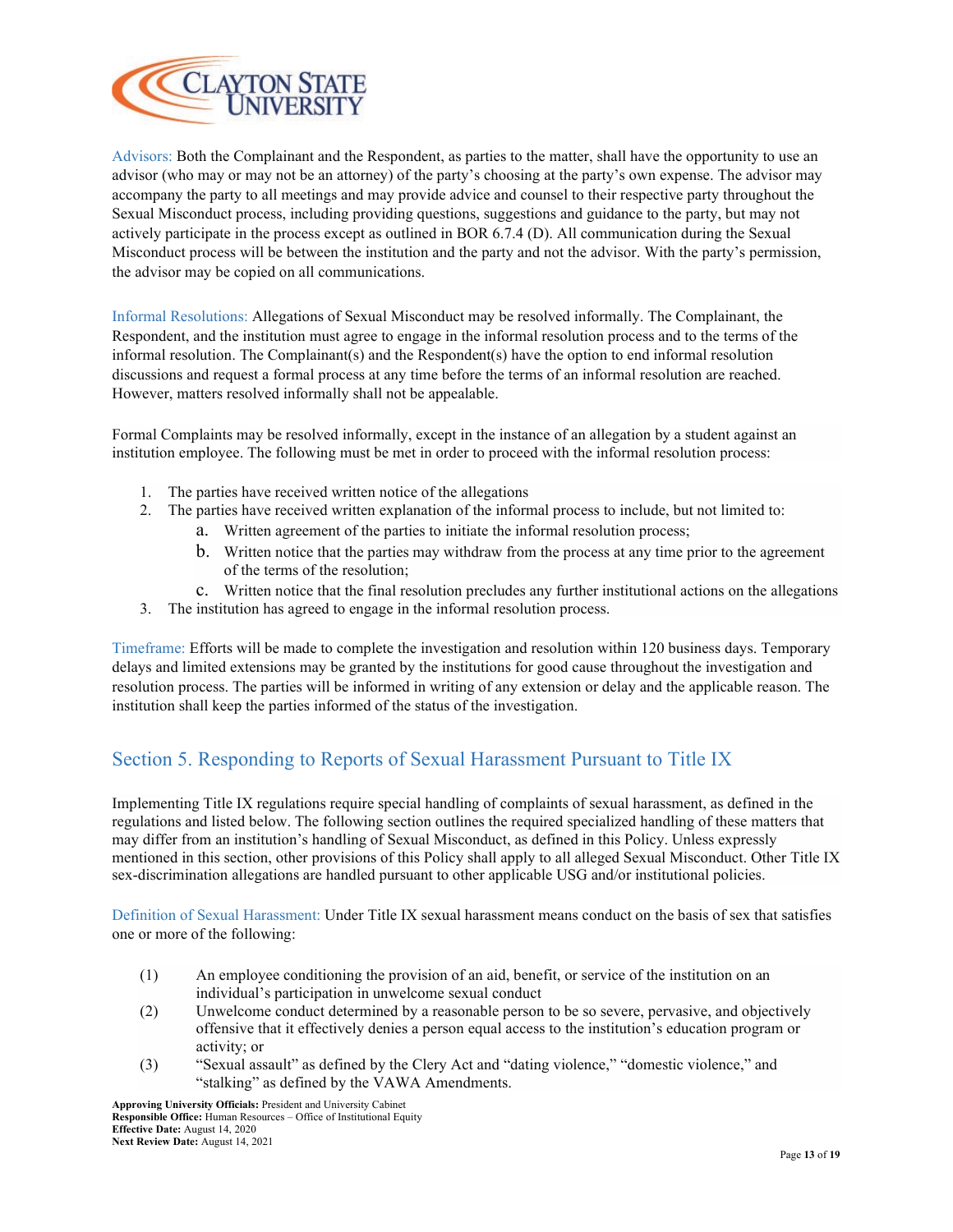

Formal Complaints: A Formal Complaint is a written document filed by the Complainant or signed by the Coordinator alleging sexual harassment, as defined by Title IX and its implementing regulations, against a Respondent and requesting that the institution open an investigation. In order to file a Formal Complaint, the Complainant must be participating in or attempting to participate in the education program or activity of the institution occurring within the United States at the time of the filing.

### Section 6. Investigations

All Sexual Misconduct investigations involving a student Respondent, shall follow the investigation process set forth in [Section 4.6.5, Standards for Institutional Student Conduct Investigation and Disciplinary Proceedings.](https://www.usg.edu/policymanual/section4/C332/#p4.6.5_standards_for_institutional_student_conduct_investigation) (URL:

[https://www.usg.edu/policymanual/section4/C332/#p4.6.5\\_standards\\_for\\_institutional\\_student\\_conduct\\_investigatio](https://www.usg.edu/policymanual/section4/C332/#p4.6.5_standards_for_institutional_student_conduct_investigation) [n\)](https://www.usg.edu/policymanual/section4/C332/#p4.6.5_standards_for_institutional_student_conduct_investigation).

All Sexual Misconduct investigations involving an employee Respondent, shall be addressed utilizing Board and institutional employment policies and procedures.

### Section 7. Hearings, Possible Sanctions and Appeals

All Sexual Misconduct hearings, sanctions, and appeals involving a student Respondent, shall follow the hearing and resolution process set forth in this Policy and [Section 4.6.5, Standards for Institutional Student Conduct](https://www.usg.edu/policymanual/section4/C332/#p4.6.5_standards_for_institutional_student_conduct_investigation)  [Investigation and Disciplinary Proceedings](https://www.usg.edu/policymanual/section4/C332/#p4.6.5_standards_for_institutional_student_conduct_investigation) (URL: [https://www.usg.edu/policymanual/section4/C332/#p4.6.5\\_standards\\_for\\_institutional\\_student\\_conduct\\_investigatio](https://www.usg.edu/policymanual/section4/C332/#p4.6.5_standards_for_institutional_student_conduct_investigation) [n\)](https://www.usg.edu/policymanual/section4/C332/#p4.6.5_standards_for_institutional_student_conduct_investigation).

All Sexual Misconduct adjudication involving an employee Respondent, shall be addressed utilizing Board and institutional employment policies and procedures.

#### Section 8. Process for Investigating and Resolving Disputed Reports

Investigation: Throughout any investigation and resolution proceeding, a party shall receive written notice of the alleged Sexual Misconduct, shall be provided an opportunity to respond, and shall be allowed the right to remain silent or otherwise not participate in or during the investigation and resolution process without an adverse inference resulting. If a party chooses to remain silent or otherwise not participate in the investigation or resolution process, the investigation and resolution process may still proceed, and policy violations may result.

Until a final determination of responsibility, the Respondent is presumed to have not violated the Sexual Misconduct Policy. Prior to the finalization of the investigation report, timely and equal access to information directly related to the allegations that has been gathered during the investigation and may be used at the hearing will be provided to the Complaint, the Respondent, and a party's advisor (where applicable).

Formal judicial rules of evidence do not apply to the investigation process, additionally the standard of review throughout the Sexual Misconduct process is a preponderance of the evidence.

1. The parties shall be provided with written notice of the: report/allegations with sufficient details, pending investigation, possible charges, possible sanctions, available support services and interim measures, and other rights under applicable institutional policies.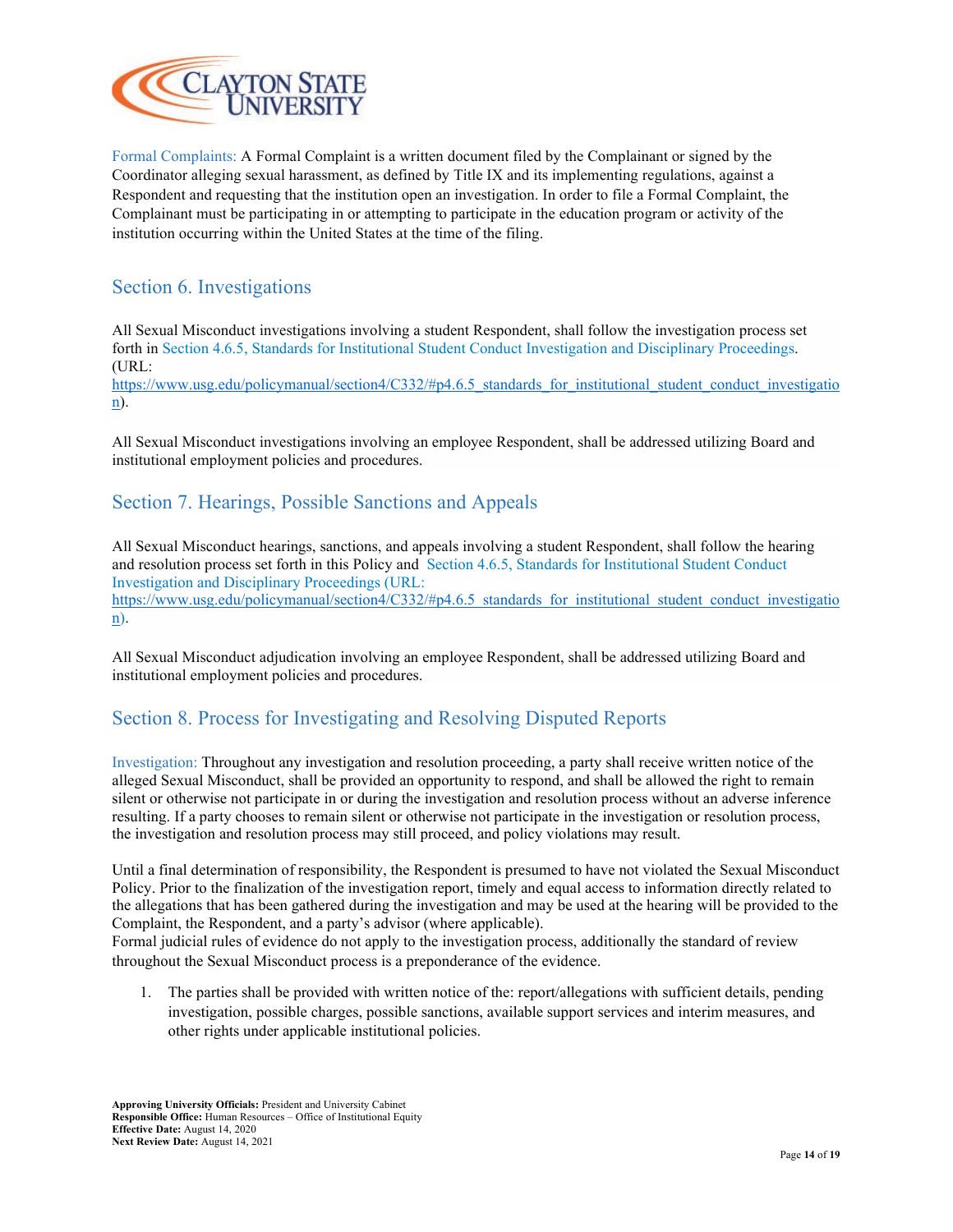

For the purposes of this provision sufficient details include the identities of the parties involved, if known, the conduct allegedly constituting Sexual Misconduct, and the date and location of the alleged incident, if known. This information will be supplemented as necessary with relevant evidence collected during the investigation. The notice should also include the identity of any investigator(s) involved. Notice should be provided via institution email to the party's institution email.

- 2. Upon receipt of the written notice, the parties shall have at least three business days to respond in writing. In that response, the Respondent shall have the right to admit or deny the allegations, and to set forth a defense with facts, witnesses, and supporting materials. A Complainant shall have the right to respond to and supplement the notice. Throughout the Sexual Misconduct process the Complainant and the Respondent shall have the right to present witnesses and other inculpatory and exculpatory evidence.
- 3. If the Respondent admits responsibility, the process may proceed to the sanctioning phase or may be informally resolved, if appropriate.
- 4. An investigator shall conduct a thorough investigation and should retain written notes and/or obtain written or recorded statements from each interview. The investigator shall also keep a record of any party's proffered witnesses not interviewed, along with a brief, written explanation of why the witnesses were not interviewed.
- 5. An investigator shall not access, consider, disclose, or otherwise use a party's records made or maintained by a physician, psychiatrist, psychologist, or other recognized professional made in connection with the party's treatment unless the party has provided voluntary written consent. This also applies to information protected by recognized legal privilege.
- 6. The initial investigation report shall be provided to the Complainant, the Respondent, and a party's advisor (if applicable). This report should fairly summarize the relevant evidence gathered during the investigation and clearly indicate any resulting charges or alternatively, a determination of no charges. For purposes of this Policy, a charge is not a finding of responsibility.
- 7. The Complainant and the Respondent shall have at least 10 calendar days to review and respond in writing to the initial investigation report and directly related information gathered during the investigation. The investigator will review the Complainant's and the Respondent's written responses, if any, to determine whether further investigation or changes to the investigation report are necessary.
- 8. The final investigation report should be provided to the Complainant, the Respondent, and a party's advisor, if applicable, at least 10 calendar days prior to the Hearing. The final investigation report should also be provided to all Hearing Panel members for consideration during the adjudication process.

Resolution/Hearing: The Respondent and the Complainant, as parties to the matter, may have the option of selecting informal resolution as a possible resolution in certain cases where the parties agree, and it is deemed appropriate by the institution. Where a matter is not resolved through informal resolution a hearing shall be set. All Sexual Misconduct cases shall be heard by a panel of faculty and/or staff. All institutional participants in the Sexual Misconduct resolution process shall receive appropriate annual training as directed by the System Director or Coordinator and required by the Clery Act and Title IX.

In no case shall a hearing to resolve a Sexual Misconduct allegation take place before the investigation report has been finalized. The investigator may testify as a witness regarding the investigation and findings but shall otherwise have no part in the hearing process and shall not attempt to otherwise influence the proceedings outside of providing testimony during the hearing. All directly related evidence shall be available at the hearing for the parties and their advisors to reference during the hearing.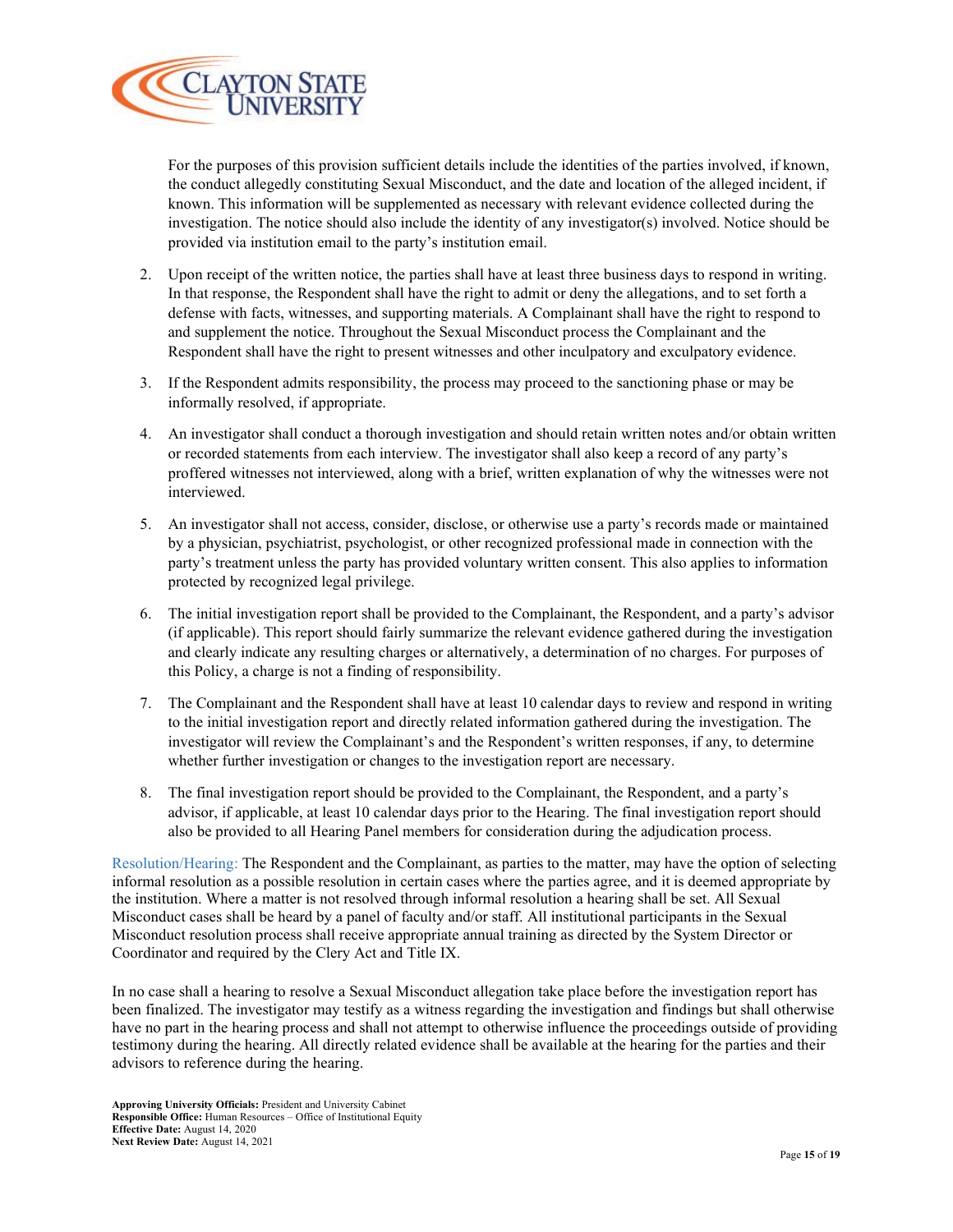

Relevant facts or evidence that were not known or knowable to the parties prior to the issuance of the final investigative report shall be admissible during the hearing. The institution will determine how the facts or evidence will be introduced. The admissibility of any facts or evidence known or knowable by the parties prior to the issuance of the final investigative report, and which were not submitted during the investigation, shall be determined by the institution in compliance with the obligation to provide both parties an equal opportunity to present and respond to witnesses and other evidence. Notice of the date, time, and location of the hearing as well as the selected hearing panel members shall be provided to the Complainant and the Respondent at least 10 calendar days prior to the hearing. Notice shall be provided via institution email to the parties' institution email. Parties may attend the hearing with their advisor.

Hearings shall be conducted in-person or via video conferencing technology. Where the institution determines that a party or witness is unable to be present in person due to extenuating circumstances, the institution may establish special procedures to permit that individual to provide testimony from a separate location. In doing so, the institution must determine whether there is a valid basis for the individual's unavailability, require that the individual properly sequester in a manner that ensures testimony has not been tainted, and make a determination that such arrangement will not unfairly disadvantage any party. Should it be reasonably believed that the individual presented tainted testimony, the hearing panel will disregard or discount the testimony. Parties may also request to provide testimony in a separate room from the opposing party, so long as no party is unfairly disadvantaged, and they have the opportunity to view the testimony remotely and submit follow-up questions.

At all times participants in the hearing process, including parties, a party's advisor, and institution officials, are expected to act in a manner that promotes dignity and decorum throughout the hearing. Participants are expected to be respectful to others and follow procedural formalities outlined by this Policy and the institution. The institution reserves the right to remove any participant from the hearing environment if the participant refuses to adhere to the institution's established rules of decorum.

Each institution shall maintain documentation of the investigation and resolution process, which may include written findings of fact, transcripts, audio recordings, and/or video recordings. Any documentation shall be maintained for seven years.

Additionally, the following standards will apply to Title IX and Non-Title IX Sexual Misconduct hearings respectively:

#### Title IX Hearings

- 1. Where a party or a witness is unavailable, unable, or otherwise unwilling to participate in the hearing, including being subject to cross-examination, the hearing panel shall not rely on statements of that party or witness in reaching its determination regarding responsibility. The hearing panel shall not draw an adverse inference against the party or witness based solely on their absence from the hearing or refusal to subject to cross-examination.
- 2. The parties shall have the right to present witnesses and evidence at the hearing.
- 3. The parties shall have the right to confront any witness, including the other party, by having [only] their advisor ask relevant questions directly to the witness. The Hearing Officer shall limit questions raised by the advisor when they are irrelevant to determining the veracity of the allegations against the Respondent(s). In any such event, the Hearing Officer shall err on the side of permitting all the raised questions and must document the reason for not permitting any particular questions to be raised.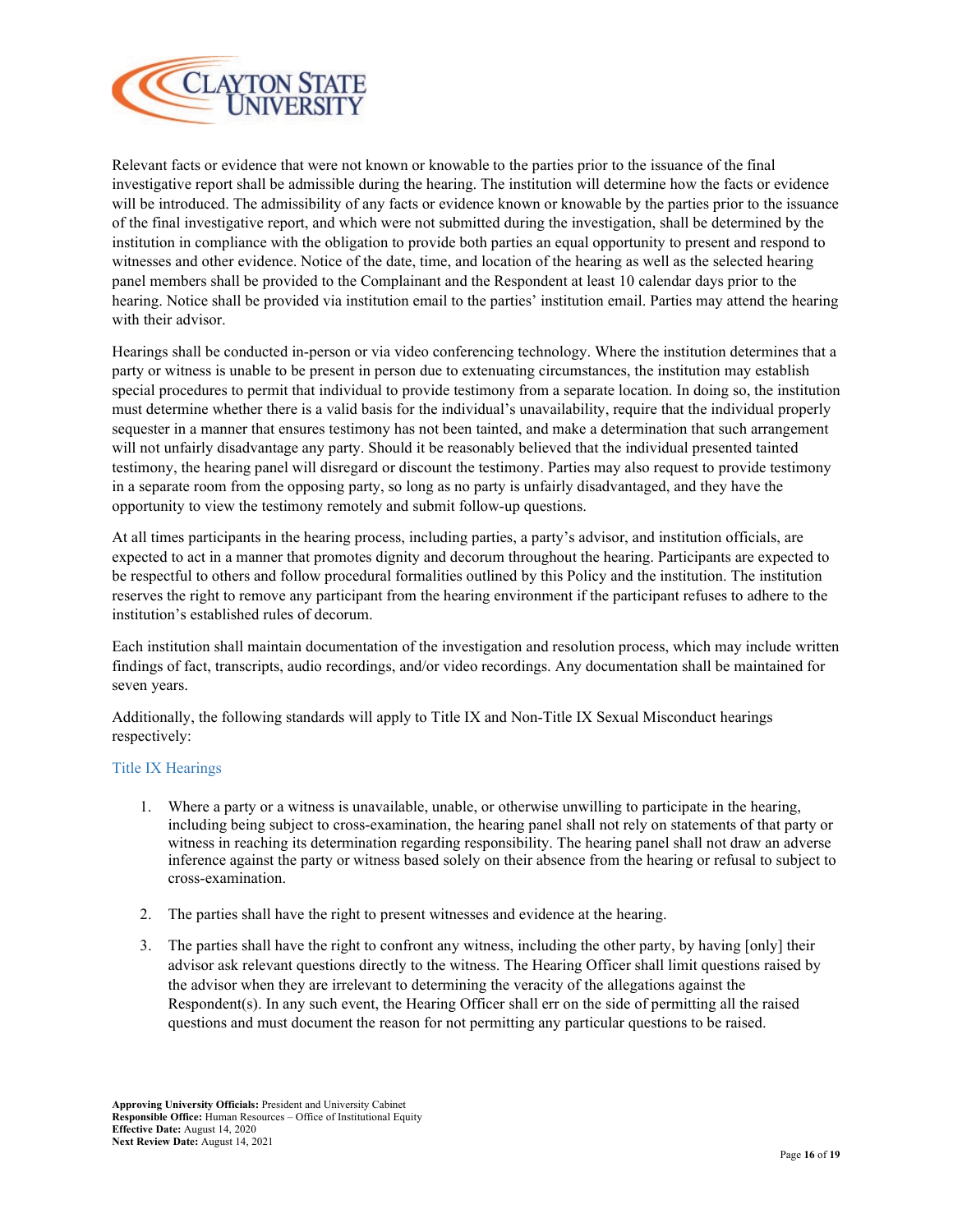

- 4. Questions and evidence about the Complainant's sexual predisposition or prior sexual behavior, shall be deemed irrelevant, unless such questions and evidence are offered to prove that someone other than the Respondent committed the alleged conduct or consent between the parties during the alleged incident.
- 5. The hearing panel shall not access, consider, disclose, or otherwise use a party's records made or maintained by a physician, psychiatrist, psychologist, or other recognized professional made in connection with the party's treatment unless the party has provided voluntary written consent. This also applies to information protected by recognized legal privilege.
- 6. Formal judicial rules of evidence do not apply to the resolution process and the standard of evidence shall be a preponderance of the evidence.
- 7. Following a hearing, the parties shall be simultaneously provided a written decision via institution email of the hearing outcome and any resulting sanctions or administrative actions. The decision must include the allegations, procedural steps taken through the investigation and resolution process, findings of facts supporting the determination(s), determination(s) regarding responsibility, and the evidence relied upon and rationale for any sanction or other administrative action. The institution shall also notify the parties of their right to appeal as outlined below.

#### Section 9. Possible Sanctions

In determining the severity of sanctions or corrective actions the following should be considered: the frequency, severity, and/or nature of the offense; history of past conduct; an offender's willingness to accept responsibility; previous institutional response to similar conduct; strength of the evidence; and the wellbeing of the university community. The institution will determine sanctions and issue notice of the same, as outlined above.

The broad range of sanctions includes: expulsion; suspension for an identified time frame or until satisfaction of certain conditions or both; temporary or permanent separation of the parties (e.g., change in classes, reassignment of residence, no contact orders, limiting geography of where parties can go on campus) with additional sanctions for violating no-contact orders; required participation in sensitivity training/awareness education programs; required participation in alcohol and other drug awareness and abuse prevention programs; counseling or mentoring; volunteering/community service; loss of institutional privileges; delays in obtaining administrative services and benefits from the institution (e.g., holding transcripts, delaying registration, graduation, diplomas); additional academic requirements relating to scholarly work or research; financial restitution; or any other discretionary sanctions directly related to the violation or conduct.

For suspension and expulsion, the institution must articulate, in its written decision, the substantial evidence relied upon in determining that suspension or expulsion were appropriate. For purposes of this Policy substantial evidence means evidence that a reasonable person might accept to support the conclusion.

Appeals: Appeals may be made in any cases where sanctions are issued, even when such sanctions are held "in abeyance," such as probationary or expulsion. Where the sanction imposed includes a suspension or expulsion (even for one held in abeyance), the following appellate procedures must be provided.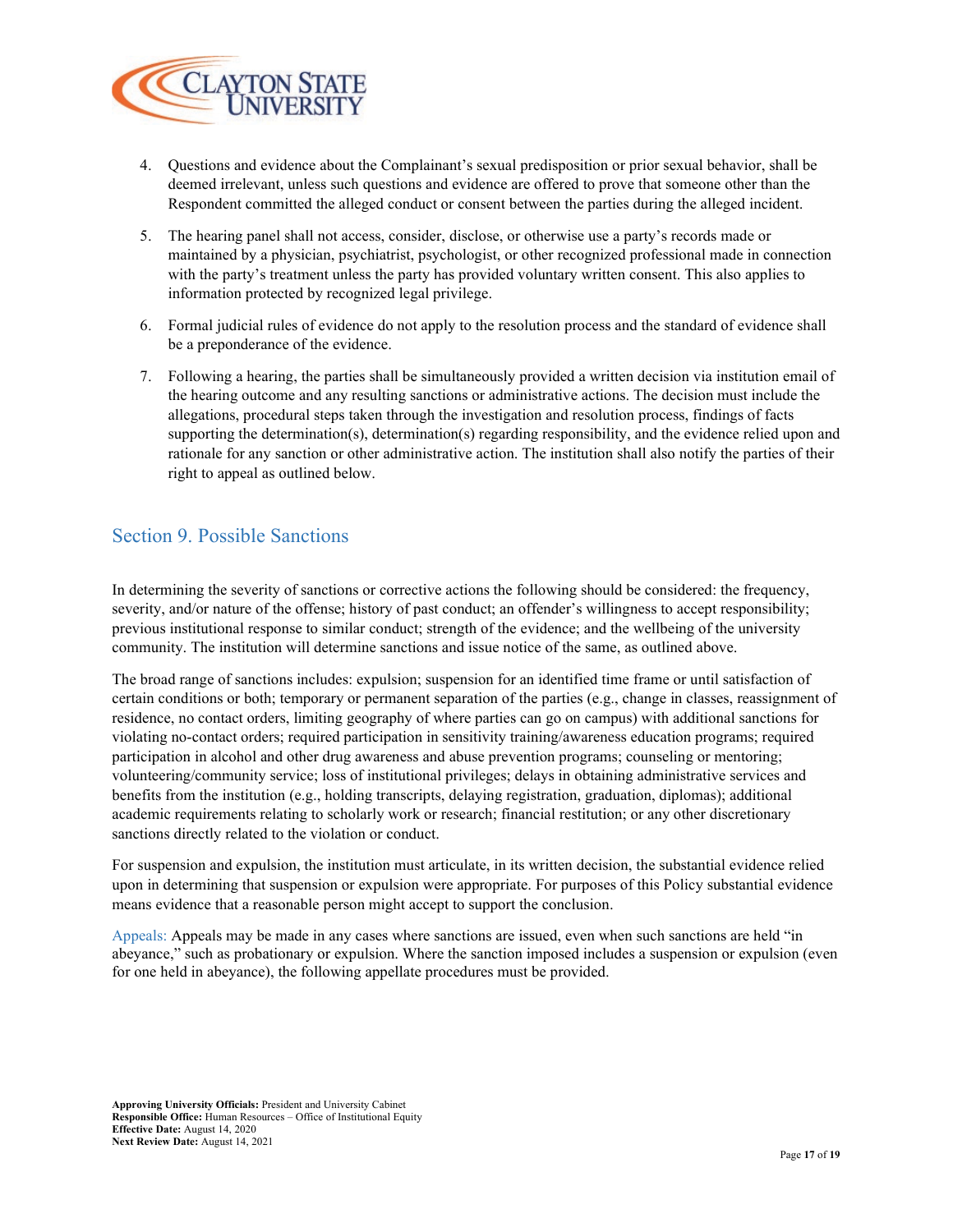

The Respondent (and in cases involving sexual misconduct or other forms of discrimination and/or harassment, the Complainant) shall have the right to appeal the outcome on any of the following grounds: (1) to consider new information, sufficient to alter the decision, or other relevant facts not brought out in the original hearing (or appeal), because such information was not known or knowable to the person appealing during the time of the hearing (or appeal); (2) to allege a procedural error within the hearing process that may have substantially impacted the fairness of the hearing (or appeal), including but not limited to whether any hearing questions were improperly excluded or whether the decision was tainted by a conflict of interest or bias by the Title IX Coordinator, Conduct Officer, investigator(s), decision makers(s); or (3) to allege that the finding was inconsistent with the weight of the information. The appeal must be made in writing and must set forth one or more of the bases outlined above and must be submitted within five business days of the date of the final written decision. The appeal should be made to the institution's Vice President for Student Affairs or their designee.

The appeal shall be a review of the record only, and no new meeting with the Respondent or any Complainant is required. The Vice President, or their designee, may affirm the original finding and sanction, affirm the original finding but issue a new sanction of greater or lesser severity, remand the case back to the decision-maker to correct a procedural or factual defect, or reverse or dismiss the case if there was a procedural or factual defect that cannot be remedied by remand. The Vice President or his or her designee shall then issue a decision in writing to the respondent within a reasonable time period.

The decision of the Vice President or his or her designee may be appealed in writing within five business days (as determined by the date of the decision letter) to the President of the institution solely on the three grounds set forth above.

The President may affirm the original finding and sanction, affirm the original finding but issue a new sanction of greater or lesser severity, remand the case back to any lower decision maker to correct a procedural or factual defect, or reverse or dismiss the case if there was a procedural or factual defect that cannot be remedied by remand. The President decision shall be simultaneously issued in writing to the parties within a reasonable time period. The President's decision shall be the final decision of the institution.

Should the Respondent or Complainant (where applicable) wish to appeal the President's decision, they may request review by the Board of Regents in accordance with the Board of Regents' Policy on Discretionary Review.

Appeals received after the designated deadlines above will not be considered unless the institution or Board of Regents has granted an extension prior to the deadline. If an appeal is not received by the deadline the last decision on the matter will become final.

Recusal/Challenge for Bias: Any party may challenge the participation of any institution official, employee, or student panel member in the process on the grounds of personal bias by submitting a written statement to the institution's designee setting forth the basis for the challenge. The designee shall not be the same individual responsible for investigating or adjudicating the conduct allegation. The written challenge should be submitted within a reasonable time after the individual knows or reasonably should have known of the existence of the bias. The institution's designee will determine whether to sustain or deny the challenge and, if sustained, the replacement to be appointed.